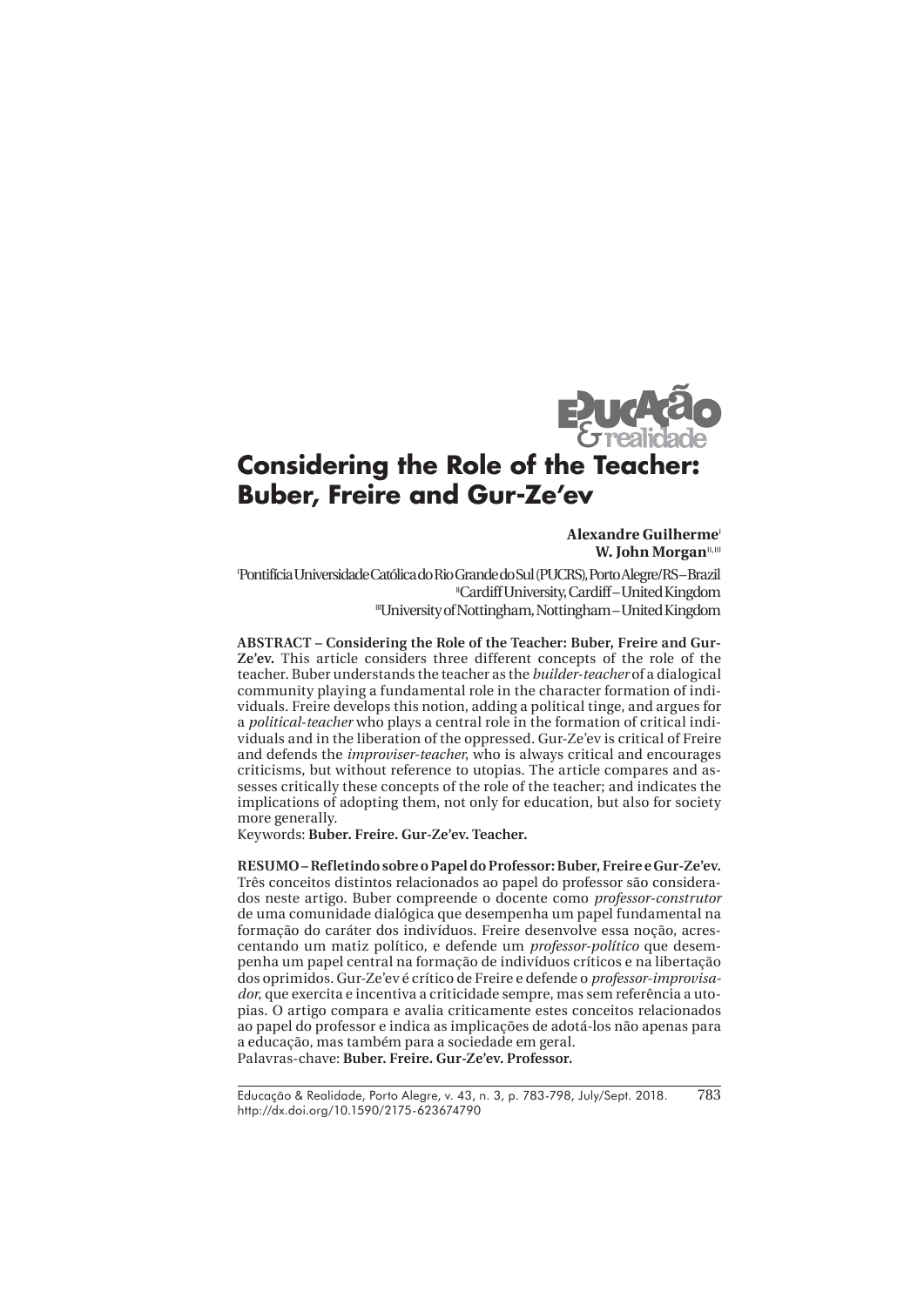#### **Introduction**

It seems inconceivable to think of education without teachers. This is because teachers play a fundamental role in enabling people to speak, read, write, think critically, and lead an ethical life (Ayers, 1995, p. 126). Even those who defend more progressive education, focusing on learners and learning, do not completely ignore the importance of teachers and teaching, as they realise it would be impossible to develop the kind of personal growth they envisage without the guidance of a teacher (Shim, 2008, p. 515)<sup>1</sup>.

The potential for dissemination of information and the increase of communication technologies has, however, led many to predict that teachers should become facilitators of learning, true guides who enable learners: "[...] from early childhood throughout their learning trajectories, to develop and advance through the constantly expanding maze of knowledge" (UNESCO, 2015, p. 54; cf. also Haddad, 2012). In addition, the growth of ICTs (i.e. Information and Communication Technologies), MOOCs (i.e. Massive Open Online Course), Distance Education, and other technologies, such as specific computer programs which teach languages, mathematics and other subjects, pointed to an ever diminishing need for teachers. It has become possible to envisage a gradual disappearance of the teaching profession. However: "[...] such forecasts are no longer cogent: an effective teaching profession must still be considered a priority of education policies in all countries" (UNESCO, 2015, p. 54; cf. also Haddad, 2012).

In fact, the importance of teachers in achieving a new model of development, based on the realization of individual potential and of sustainable societies is reemerging. Yet:

> [...] a number of trends point to a process of deprofessionalization of teachers in both the global North and the global South. These trends include the influx of unqualified teachers, partly in response to teacher shortages, but also for financial reasons: the casualization of teachers through contract-teaching…the reduced autonomy of teachers; the erosion of the quality of the teaching profession as a result of…testing…and evaluations; the encroachment…of private management techniques; and gaps between the remuneration of teachers and of professionals in other sectors in many countries (UNESCO, 2015, p. 54; cf. also Haddad, 2012).

Such pressures and trends mean that we must rethink those issues that concern the teaching profession. There should be discussion about the nature of teacher training programmes, of the curriculum, of continuing development once training is completed, of the methodologies used across educational institutions, and the syllabus employed. These are fundamental matters which need to be considered if we are to solve the problems faced by the profession; *and* encourage a new model of development, humanistic in nature and nurturing of sustainability at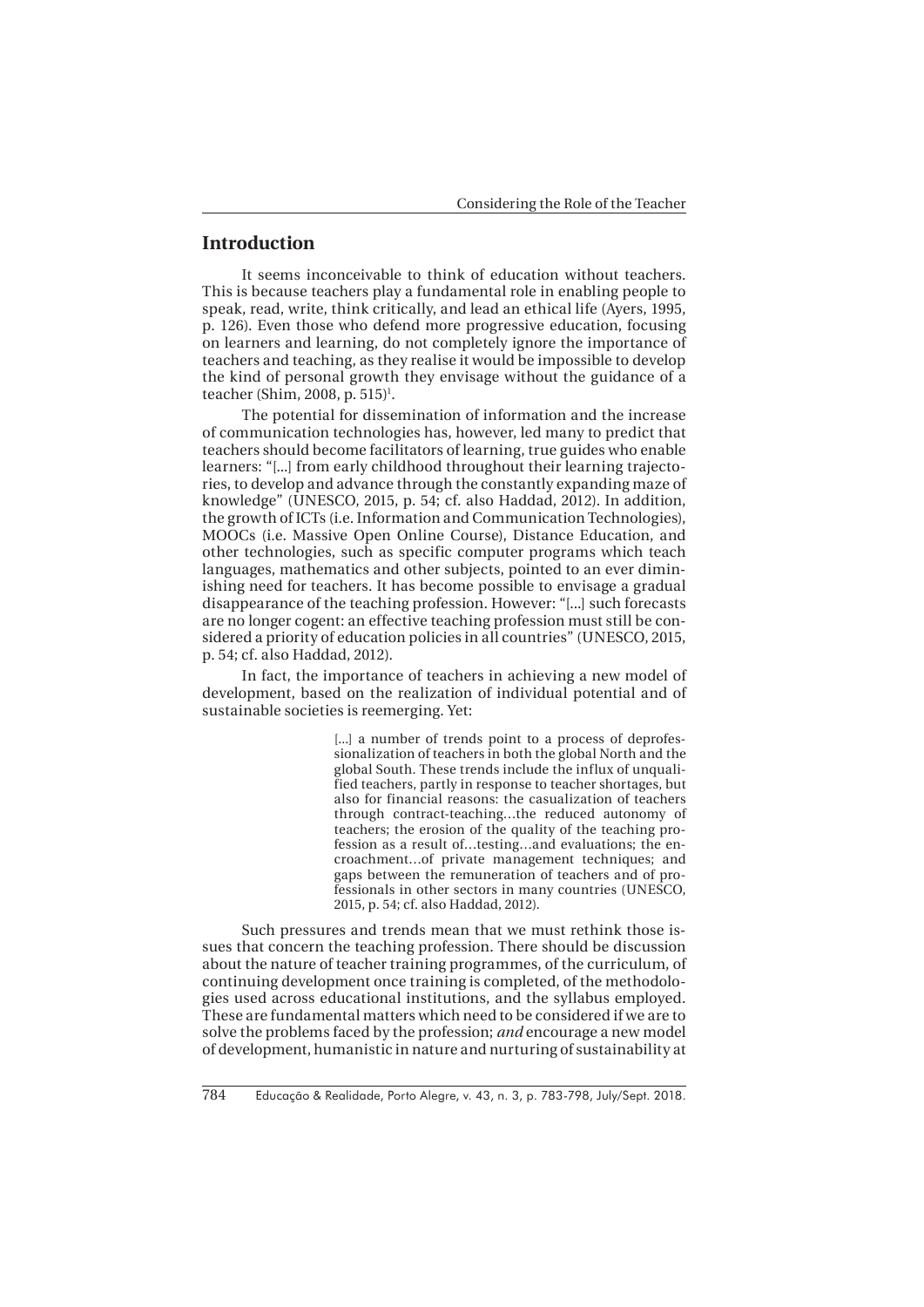a global level (UNESCO, 2015). However, we begin with most fundamental question: what is the role of the teacher in education?

This article contributes to an answer through considering three different concepts of the role of the teacher. Martin Buber understands the teacher as the *builder-teacher* of a dialogical community, with a fundamental role in the character formation of individuals. Paulo Freire develops this, arguing for a *political-teacher* who plays a central role in the formation of critical individuals and in the liberation of the oppressed. Ilan Gur-Ze'ev is critical of Freire and defends the *improviser-teacher*, who is always critical and encouraging criticisms, but without reference to utopias. In this article we dialogue with these three thinkers, comparing and assessing critically their respective understandings of the role of the teacher, and indicate the implications of adopting them, not only for education, but also for society more generally.

## **Martin Buber: the teacher as a community builder**

Martin Buber (1878-1965), the well-known Jewish philosopher and theologian, is considered one of the greatest thinkers on education of the twentieth century. Buber had an outstanding university career and became a prominent academic in Germany. However, in 1933, when Hitler came to power, Buber was obliged to withdraw from the University of Frankfurt and devoted his time to the *Frankfurt Lehrhaus*. This became one of the main sites of Jewish education in Germany, especially after the implementation of the discriminatory and anti-Jewish *Nuremburg Laws* of 1935 (Taylor; Shaw, 1987). Buber also became the director of the Office for Jewish Adult Education in Germany, with responsibility for the training of volunteer teachers to work in the network of Jewish *Lehrhauser* that spread throughout Germany as Jews were excluded from German educational institutions. Buber's reputation at this time, both as an educator and as a moral leader, was considerable. Hannah Arendt, writing in *Le Journal Juif* on 16 April 1935, said of him: "Martin Buber is German Judaism's incontestable guide. He is the official and actual head of all educational and cultural institutions. His personality is recognized by all parties and all groups. And furthermore he is the true leader of the youth" (Arendt, 2007, p. 31). Buber left Germany in 1938 to become professor of social philosophy at the Hebrew University in Jerusalem. In 1949, following the establishment of the State of Israel, about which Buber held serious reservations given his support for bi-national state where Jews and Arabs shared power, the new Israeli Ministry of Education asked his help in establishing an Institute for Adult Education. Its purpose was to train teachers to work with immigrants and was aimed at fostering a sense of community among people from the most varied social and cultural backgrounds.

This gave Buber the opportunity to develop in practice his notion of a dialogical community through adult education. In *I and Thou,* first published in 1923, Buber (1970, p. 94) argues that a true community [*Die wahre Gemeinde*] (i.e. a dialogical community):

Educação & Realidade, Porto Alegre, v. 43, n. 3, p. 783-798, July/Sept. 2018. 785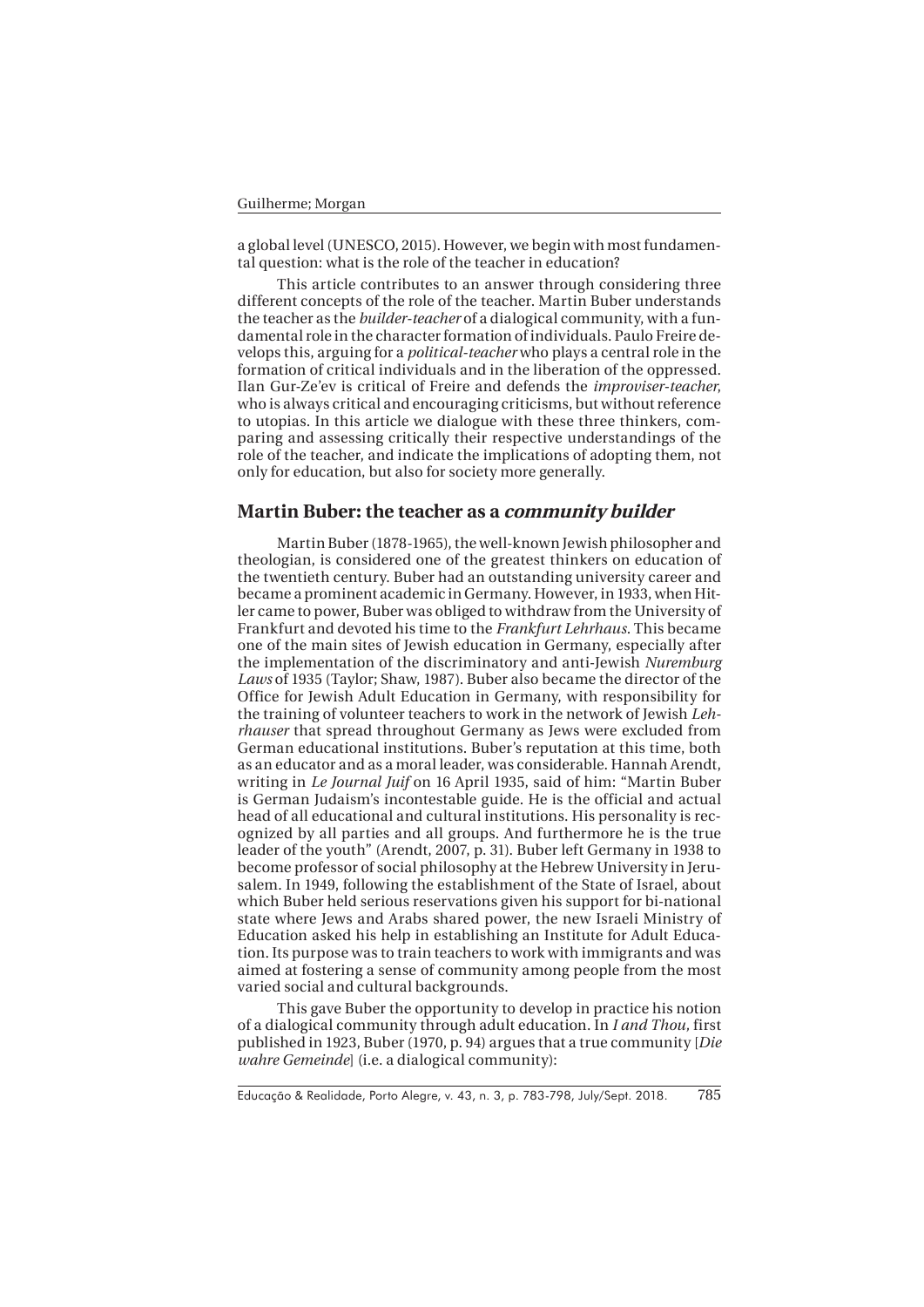[...] does not come into being because people have feelings for each other (though that is required, too), but rather on two accounts: all of them have to stand in a living, reciprocal relationship to a single living center [daß sie alle zu einer lebendigen Mitte in lebendig gegenseitiger Beziehung stehen], and they have to stand in a living reciprocal relationship to one another. The second event has its source in the first but is not immediately given with it. A living reciprocal relationship includes feelings but is not derived from them. A community [Die Gemeinde] is built upon a living, reciprocal relationship, but the builder is the living, active center [aber der Baumeister ist die lebendige wirkende Mitte] [our brackets and emphasis].

According to this, a true community emerges when: i. the interactions between the members of the group and ii. between the members and *the living centre* of the group, *the builder* [der Baumeister], are based on *dialogue*. Moreover, the role played by the *living, active center* [lebedinge wirkende Mitte] is a very important one as it is the very foundation of the *community* [Gemeinde] because it facilitates *dialogue* amongst individuals within the group, and between these individuals and itself. A way of visualising this is by considering the *the builder* as the axe of a wheel, and the dialogical relations as the spokes connecting the centre to the edges, *the builder* to the members of the community. It is important to note that by *dialogue* is meant I-Thou relations. For Buber such relations are those in which one is open to the Other. In contrast are I-It relations, in which one objectifies the Other. I-Thou relations are ethical because they are based on full mutuality and a deep existential connection between one and the Other; I-It relations are merely instrumental since one's interactions with the Other are based on considering the Other as a *resource*, an object to be used (e.g. attaining information). However, I-It relations are not necessarily *evil* in themselves (e.g. using the Other for some information), but could become problematic if taken to extremes, becoming the very source of prejudices such as racism (cf. Avnon, 1998; Morgan; Guilherme, 2013a).

But who are these *builders*, these *living-centres* of the *community* [Gemeinde]? In one of Buber's theological essays, *Leadership in the Bible*, he provides a characterization of *the builder*. Avnon (1998, p. 88- 94) notes that Buber (1978) identifies five kinds of leadership. The patriarch (e.g. Abraham) is able to sustain a direct and close relation with the eternal Thou, and has been assigned the task of creating a people. The leader (e.g. Moses) is ascribe with the mission of founding a nation, a historical entity. The judge (e.g. Deborah) emerges as a response to chaotic times, in which there are tensions concerning the development of the people – that is *dialogue* needs to be renewed because the members of the group are disconnected, and *the builder* needs to appear for this to happen. Walzer acknowledges Buber's insight in distinguishing peoples (and the Patriarch), nations (and the Leader) and nationalisms (and the Judge) when he says: "[...] the first is a matter of common experience, 'a unity of faith'; the second a collective awareness of this unity;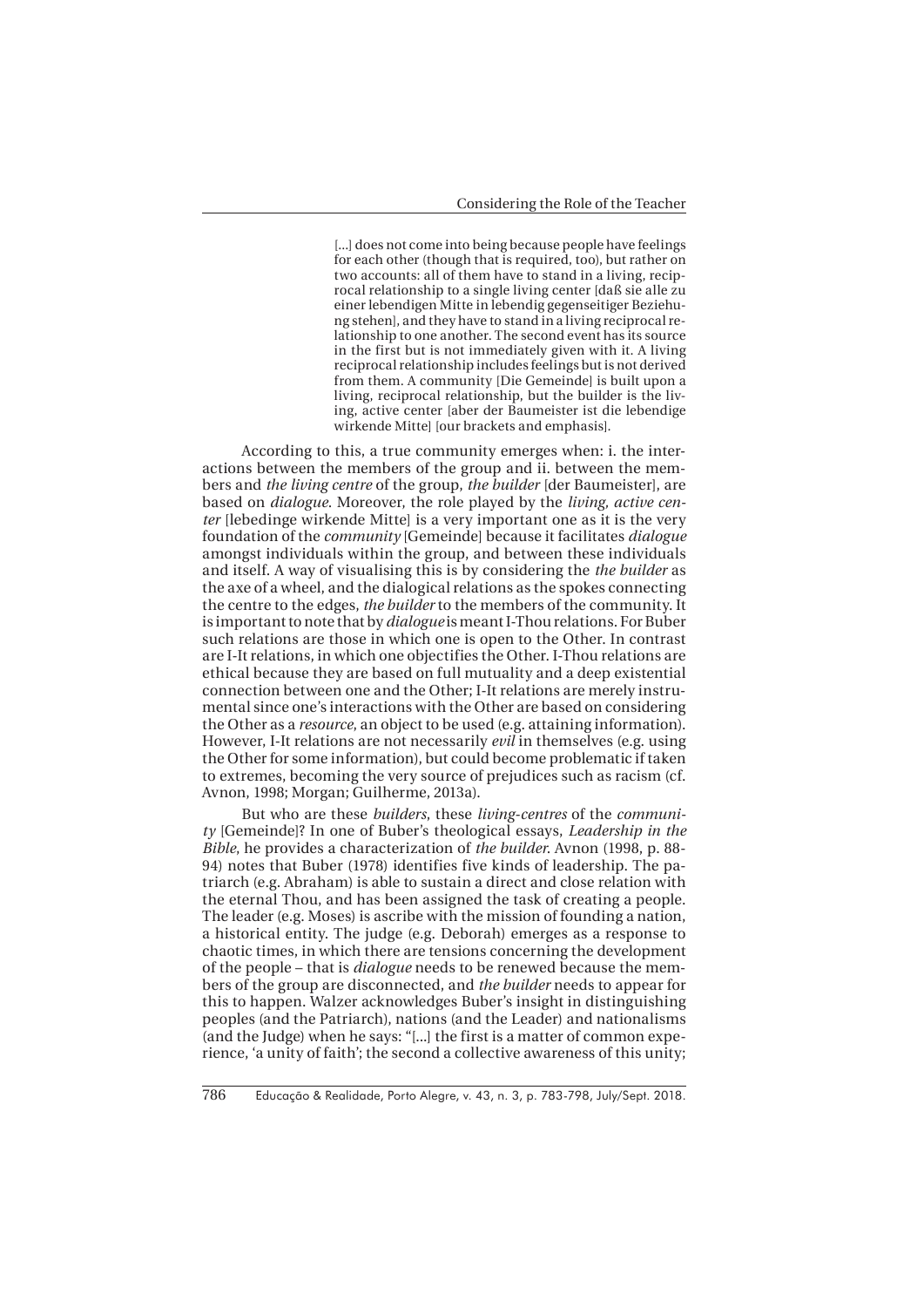the third a heightened or 'overemphasized' awareness in the face of division or oppression. Peoplehood is an impulse, nationality an idea, nationalism a program" (Walzer, 1988, p. 75 apud Avnon, 1988, p. 238- 239). The fourth kind of leader is the king (e.g. David), who emerges from an urge in the people to be governed historically. The fifth category of leadership, the prophet (e.g. Samuel), arises from the troubles caused by kingship and it challenges both those who are in office and the structures of power that support them. We argue that each different kind of leadership is a facet of *the builder*, of the dialogical leader, at the *centre* of the Gemeinde. The effect each different kind of leader had on the people was to enable I-Thou relations between themselves and to connect each of them to those crucial *ideas* that unite individuals to respond to the demands of the hour. In doing so they give rise to a true community, a Gemeinde. Such a characterisation is a very useful one, that transferable easily to our times and to contemporary *dialogical leaders*, who qualify as *centres* of a community, such as Mahatma Gandhi, Martin Luther King, and Nelson Mandela, but also anonymous individuals who unite their communities in the search for a better and more just future<sup>2</sup>.

Does this necessarily mean that the teacher should be conceived of as a *builder*, a *community* [Gemeinde] builder (Guilherme 2015a)? We argue that this is necessarily the case because it is *the builder* who prepares the ideological framework, while the members of the group receive the *idea* that binds them as a community. "The living centers of community, the builders of community, thus generate in the social world that quality of relation that constitutes 'the between'" (Avnon, 1993, p. 60); *the between* is that which come to be between individuals when they engage in I-Thou relations. This means that without *the builder-teacher* a group of students cannot enter into the dynamics of I-Thou relations with each other, and with the centre, since it is absent, and will remain trapped in I-It relations; certainly, sporadic and haphazard I-Thou relations might emerge between some members but they will not be able to form a community, a Gemeinde, because the *living centre*, the *builder-teacher* will be absent.

The importance of the community in education is, in fact, crucial for the character formation of individuals. That is, the *builder-teacher* and the community that emerges is something fundamental for understanding the importance, the ethical weight, of being a moral being. In the absence of a *builder-teacher* students may remain trapped by the kind of education that merely instructs, that is based on I-It relations rather than I-Thou. This kind of education is that which Buber called *Erziehung* (i.e. instruction) and Freire called *Banking* education. It does not form character, does not develop into that which Buber referred to as *Bildung* (i.e. character formation) and Freire identified as *problemposing* (or *dialogical*) education. In *Erziehung* individuals come to know facts and acquire a range of skills, but do not realize their ethical dimension. That is, one remains unaware that one's deeds exist in the world and that the world exists in one's deeds. Therein lies the importance of the *builder-teacher* and of dialogical relations for education and society.

Educação & Realidade, Porto Alegre, v. 43, n. 3, p. 783-798, July/Sept. 2018. 787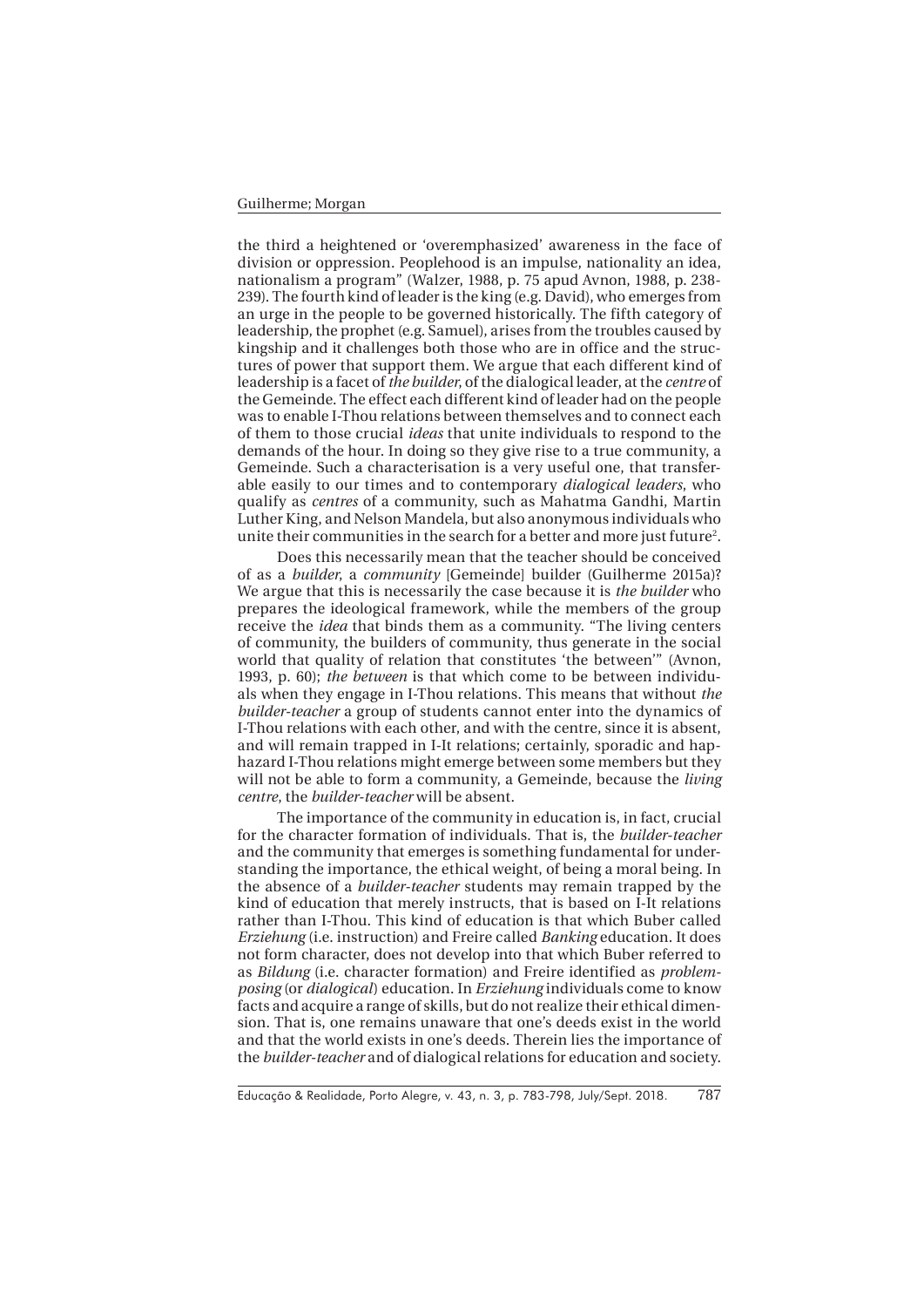It is the *builder-teacher* that enables the formation of the community, the Gemeinde, in education, and in so doing affects the character formation of individuals. However, Buber does not take into full account the wider structural framework that might impact on the formation of a community; that is, without such a framework it becomes almost impossible for the *the builder-teacher* to succeed in the formation of a community. Freire does take account of this, changing fundamentally the role of the teacher from a *builder-teacher* into a *political-teacher*, and it is to this that we now turn.

#### **Paulo Freire: the teacher as a political liberator**

Paulo Freire (1921-1997), the Brazilian educator and critical pedagogist, is another very important figure in the field of education of the twentieth century. He completed his PhD thesis in 1959, and this was entitled *Educação e Atudalidade Brasileira* (Education and the Current Situation in Brazil (*our free translation*)). Soon afterwards he started working on a seminal project tackling illiteracy in the small town of Angicos, state of Rio Grande do Norte, in the Northeast Region of Brazil. It is interesting to note that, even at this early stage, he argued about the relationship between politics and education, developing a literacy method through which individuals could learn to read and write *and*  also gain political consciousness. However, in 1964 a coup d'état forced Freire to seek exile in various countries, most notably in Chile where he worked on literacy projects and agrarian reform under Salvador Allende, the United States, where he was visiting professor at Harvard University, and in Switzerland where he worked at the World Council of Churches. It was only in 1979 that Brazil permitted those who had left to return, and a year later Freire decided, as he often said, to *re-learn* Brazil. On his return he taught at the Pontifícia Universidade Católica de São Paulo (PUC-SP) e Universidade de Campinas (UNICAMP), and in 1989 became the Secretary of Education for the city of São Paulo, after the Worker's Party, which he had helped establish, won the local elections. This led to Freire's thought influencing educational policies, especially those related to curriculum and methodologies, first in the city of São Paulo and later in other municipalities (e.g. Angra dos Reis; Porto Alegre) and states (e.g. Rio Grande do Sul; Alagoas) (cf. Saul; Silva, 2009). He left a very large body of work and his *Pedagogy of the Oppressed* (1970) is perhaps one of the best known of modern educational texts.

Freire developed Buber's notion of the teacher as a *builder-teacher*, a *community builder*, but adds a political dimension; that is, the *community builder* becomes *political liberator* who plays a central role in the formation of critical individuals and the liberation of the oppressed. The *builder-teacher* is transformed into the *political-teacher*. In the *Pedagogy of the Oppressed*, Freire (1970) acknowledges Buber influence on his thought in a little-known passage dealing with the nature of cooperation and community building. We quote, Freire (1970, p. 165):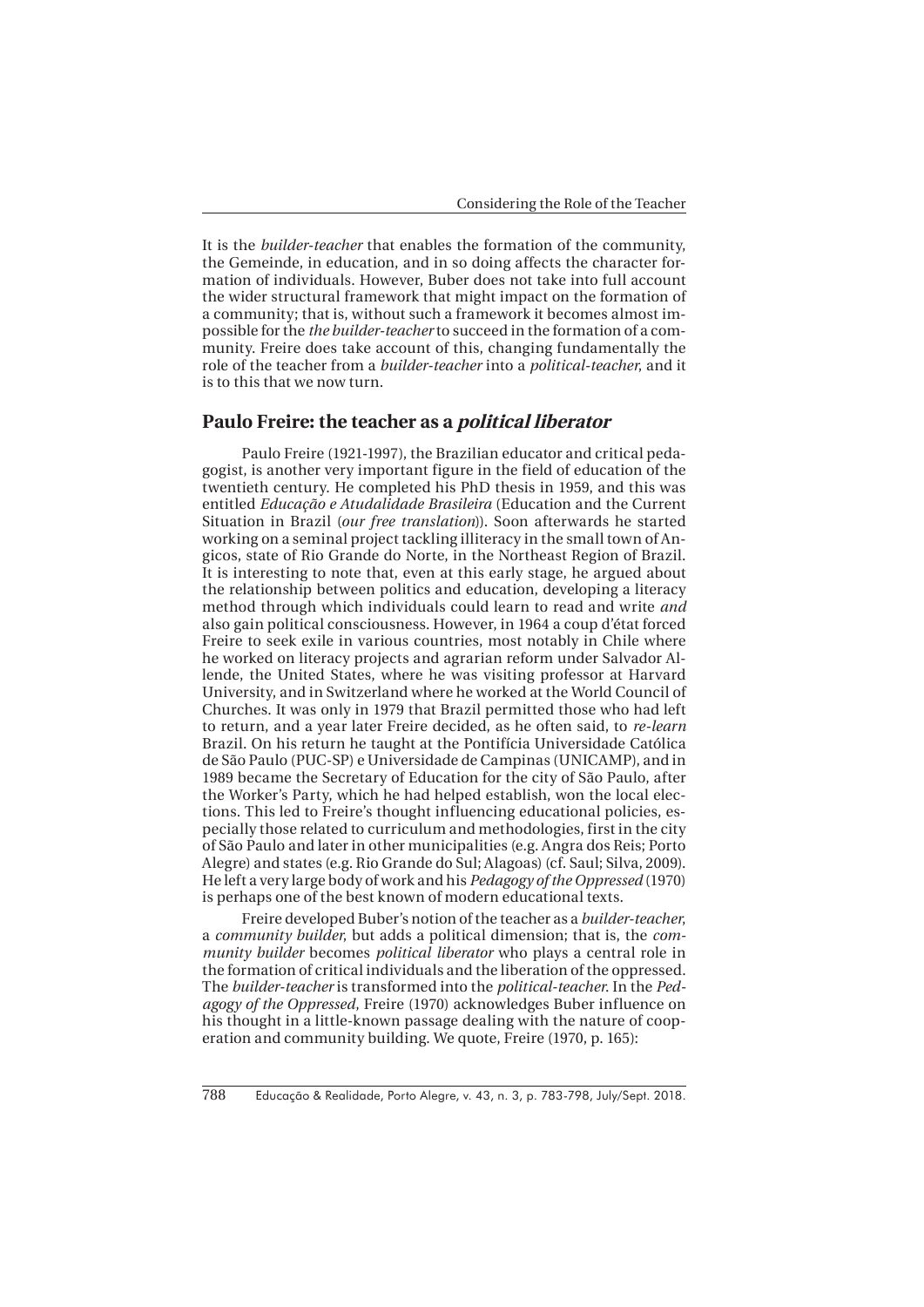In the theory of antidialogical action, conquest (as its primary characteristic) involves a Subject who conquers another person and transforms her or him into a 'thing'. In the *dialogical theory of action*, Subjects meet in cooperation in order to transform the world. The antidialogical, dominating *I* transforms the dominated, conquered *Thou* into a mere *it*. The dialogical *I*, however, knows that it is precisely the *Thou* ('not-*I*') which has called forth his or her own existence. He also knows that the *Thou* which calls forth his own existence in turn constitutes an *I* which has in his *I* its *Thou.* The *I* and the *Thou* thus become, in the dialectic of these relationships, two *thous* which become two *I's* [*our emphasis*].

This passage is important not just because it acknowledges Buber's influence on Freire, but also because it demonstrates that Freire is already adapting Buber's concept of dialogue into something political; this is to say, into a *dialogical theory of action*, as Freire calls it. Let us demonstrate this further.

In the *Pedagogy of the Oppressed* Freire distinguish dialogical education from non-dialogical education, which he calls *banking education*. He characterizes *banking education* as:

> [...] an act of depositing, in which the students are the depositories and the teacher the depositor [...] [and] the scope of action allowed to the students extends only as far as receiving, filling, and storing the deposits [...] and [consequently] the more students work at storing the deposits entrusted to them, the less they develop the critical consciousness which would result from their intervention in the world as transformers of that world [...] they accept the passive role imposed on them (Freire, 1970, p. 45-47).

Freire *banking education* as a form of *domestication*, imposed on the masses by the oppressive elites. This kind of education prepares individuals to fit into the system that subjugates them and not to question their situation. Freire argues that no educational system or educator is *neutral* and can either *domesticate* or *liberate* people (Freire, 1970, p. 41- 42; Archer, 2007, p. 10). This implies an intimate relation between power and social relations, suggesting that one can challenge power structures by trying to change the social relations that give rise to them. *Liberation* can only happen through what Freire calls *conscientisation* and *praxis*. Freire's notion of *conscientisation* is characterized by the continuous, critical and dialogical engagement of individuals with their historical context, together with a profound belief in the transformative capacities of human agency, and committed to confronting and overcoming the *limiting situations* that people face (Freire, 1970, p. 71-72). If this is to happen, the individual must become *conscious* of the problems arising out of his or her own situation, and understanding them within the structural context of society; only then can the individual achieve consciousness of the structural injustices that feed social inequality. This is because if the individual perceives problems solely from the individual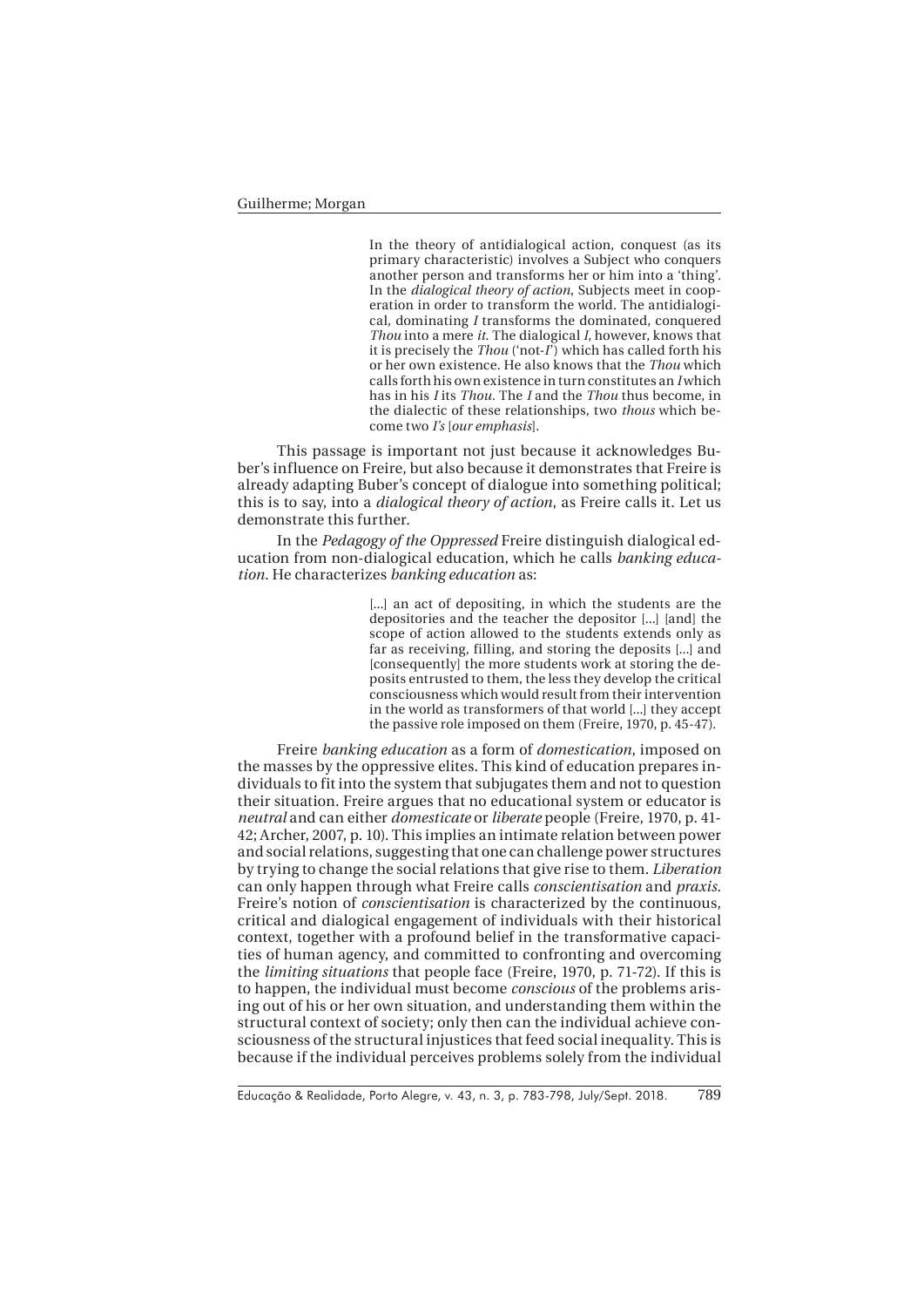perspective, then they might be regarded as mere accidents or part of the natural order of things. Accordingly, educational initiatives and social movements can make important contributions in this respect (O'Cadiz; Wong; Torres, 1998; Mayo, 1999) and the intervention of teachers and students against oppression at all levels is fundamental to the achievement of just societies (Schugurensky, 2011, p. 46).

This means that teachers have an important role to play in the conscientisation and liberation of the oppressed; that is, Freire defends the *political-teacher*<sup>3</sup> . Schugurensky (2011, p. 100-106) notes that there is a confusion amongst Freire's commentators about this issue and we consider this below. The confusion arises because, in the *Pedagogy of the Oppressed*, Freire (1970, p. 80) says:

> Through dialogue, the teacher-of-the-students and the students-of-the-teacher cease to exist and a new term emerges: teacher-student with students-teachers. The teacher is no longer merely the-one-who-teaches, but one who is himself taught in dialogue with the students, who in turn while being taught also teach. They become responsible for a process in which all grow [...].

This passage, and similar ones elsewhere in his work<sup>4</sup>, have led some commentators to view Freire as a supporter of non-directive education because of his statement that the *teacher-of-the-students and the students-of-the-teacher cease to exist* (cf. Schugurensky, 1998; Leach 1982). However, when Freire et al. (1988, p. 76) was asked about this he said:

> I have never said that the educator is the same as the pupil. Quite the contrary [...]. The educator is different from the pupil. But this difference [...] must not be antagonistic. The difference becomes antagonistic when the authority of the educator, different from the freedom of the pupil, is transformed in authoritarianism.

This suggests that Freire tries to maintain a middle ground between directive and non-directive pedagogies, which might be considered untenable. First he argues that teacher and students are co-creators of knowledge and that the differences between them are erased; and then acknowledging that there is a fundamental difference between being a teacher and being a student. How should we to understand this antimony in Freire's thought? One way is to read Freire's views from the perspective of Buber's thought; Buber's *builder-teacher* enables a community based on dialogical relations that gives rise to mutual respect, a community in which teacher and students affect each other, forming each other's characters, while maintaining the difference between the *builder-teacher* (i.e. the *living centre*) and the other members of the community. Freire attempts the same, but his literary style and poor choice of words lead commentators to misunderstandings (Schugurensky, 2011, p. 102). In addition to this, Freire expands the concept of the *builder-teacher* so that it encompass a political dimension, not argued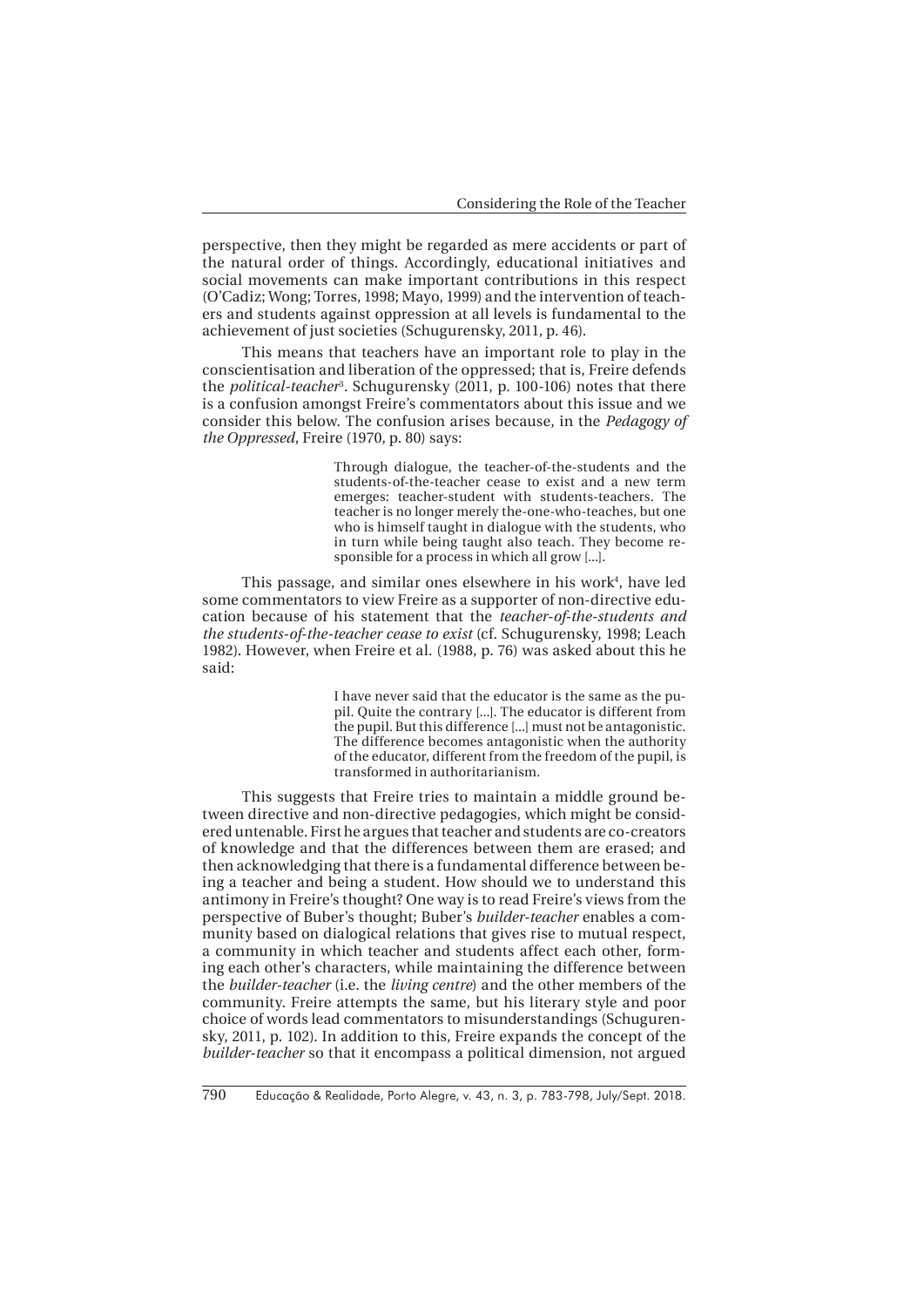primarily by Buber; Freire turns the *builder-teacher* into the *politicalteacher*. Freire (1984, p. 520 apud Schugurensky, 2011, p. 102; cf. Schugurensky, 2008) says that: "[...] the issue is how to teach without imposing on students our own knowledge, and our political and ideological options, but also without omitting them. I don't hide my options from students. But I also respect their choices", which is a very democratic position; however, just a few years later Freire (Shor; Freire, 1987, p. 157 apud Schugurensky, 2011, p. 102) went further by stating that: "[...] we must say to the students what we think and why. My role is not to be silent. I *have to convince students of my dreams* but not to conquer them for my own plans", which suggests almost an imposition of one's views though in this case Freire was careful with his wording. Schugurensky (2011, p. 102) also reflected on Freire's position and suggested that:

> Freire's argument is that when teachers do not reveal their positions to students openly and explicitly, they do so covertly and implicitly, and this can easily lead to deceiving and manipulating students under the auspices of neutrality. Insofar as Freire argues that education cannot be neutral, it follows that it is as unethical for teachers to hide their positions from their students as it is to impose their ideas on them. The challenge for teachers [...] is to be honest and open in revealing their thoughts and values and [...] to respect students who have different opinions.

The tensions and dangers of Freire's position are explicit in Schugurensky's analysis. As we show below, Gur-Ze'ev was critical of Freire's views as they might lead to both active propaganda and to a lack of critical thinking. Hence, Gur-Ze'ev proposed a different kind of teacher, the *improviser-teacher*, to replace and deal with the shortcomings of Freire's *political teacher*.

## **Ilan Gur-Ze'ev: the teacher as an eternal improviser**

Ilan Gur-Ze'ev (1955-2012), an Israeli philosopher of education, is a well-known writer and commentator on critical theory and critical pedagogy. The son of a holocaust survivor of Matthausen Concentration Camp, he was born in a poor neighbourhood of Haifa in the north of Israel. Gur-Ze'ev entered higher education without any certificates through an access programme at the University of Haifa. His PhD was on the theme of pessimism in philosophy, directing particular attention to the Frankfurt School and to thinkers such as Walter Benjamin, Theodore Adorno, Max Horkheimer and Herbert Marcuse, which was published as *The Frankfurt School and the History of Pessimism* (in Hebrew; cf. Gur-Ze'ev, 1997). As a professor at the University of Haifa, he began organizing international workshops on critical pedagogy (Oslo, 2002; Madrid, 2004; Oxford, 2006; 2007; 2008), and developed a strong reputation among philosophers of education. Gur-Ze'ev (2005; 2007) was a prolific writer and, after his untimely death in 2012, left a number of writings in English, and others in Hebrew that are yet to be translated. It

Educação & Realidade, Porto Alegre, v. 43, n. 3, p. 783-798, July/Sept. 2018. 791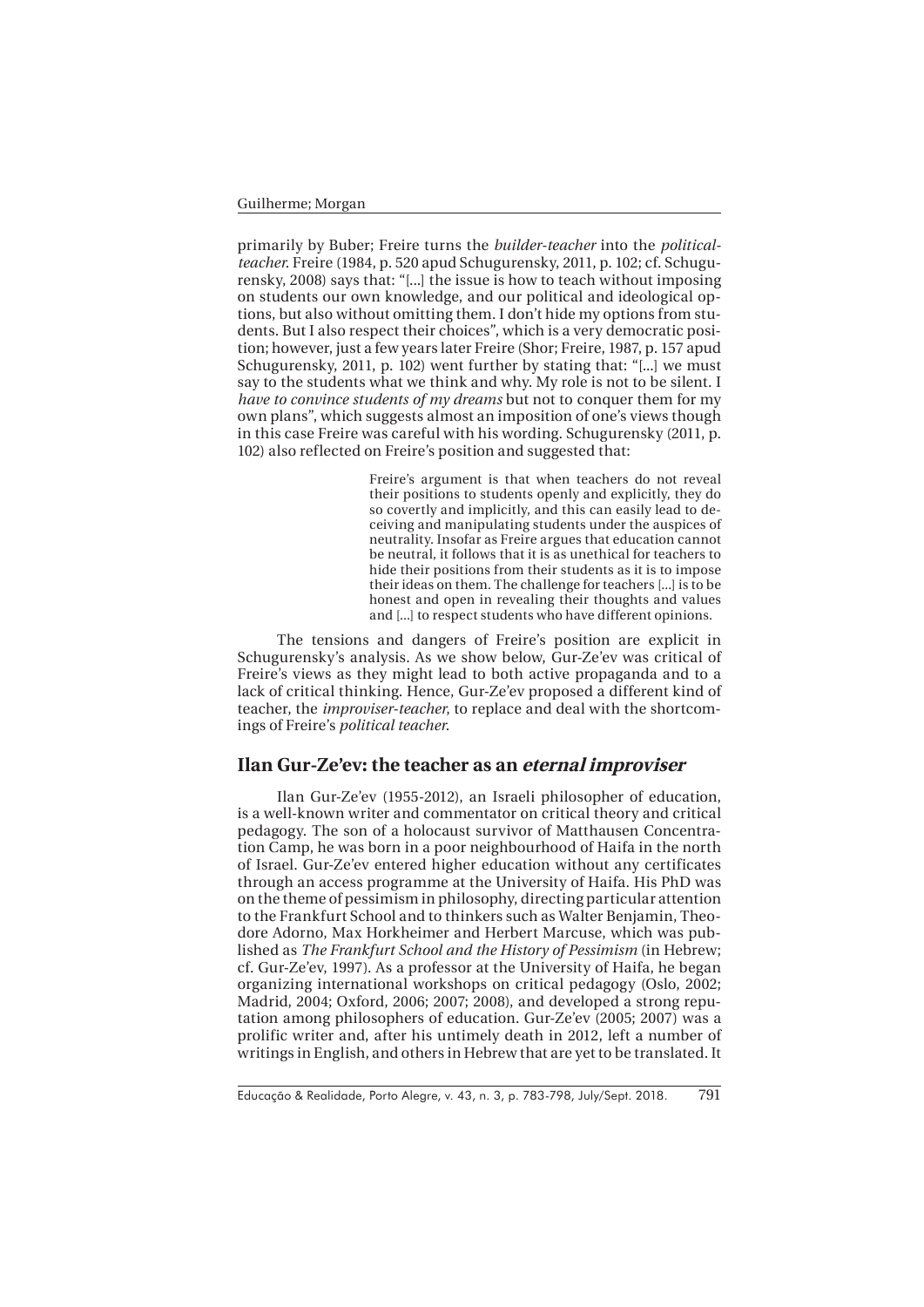is worth mentioning *Critical Theory and Critical Pedagogy Today: toward a new language in education* (2005) and *Beyond the Modern-Postmodern Struggle in Education: toward counter-education and enduring improvisation* (2007), which are his most important texts in English (McLaren 2012).

Gur-Ze'ev was influenced by Freire's thought and develops some serious criticisms to his version of critical pedagogy. According to Gur-Ze'ev, critical pedagogy faces two major problems: i. it creates a narrow view of reality as it conceives oppression in a very narrow sense (Gur-Ze'ev, 2010c, p. 4) and ii. in doing so it becomes incapable of being critical of itself, as it believes that it can explain the problems of reality simply by applying its method, which is in mechanical (cf. Yaakoby, 2012; Tubbs, 2005; Gur-Ze'ev, 2005). Critical pedagogy seeks to change the world, to start revolution of reality, and to implement positive utopian visions in the name of a more just and liberal society. For instance, Freire's vision is to be realised through the liberation of an enlightened oppressed poor (Freire, 1970, p. 48-49); McLaren's through a socialist democracy (McLaren, 1998, p. 458); Giroux's through a democracy of differences (Giroux, 1995, p. 60) (cf. Yaakoby, 2012, p. 16). What is common to each of these narrow visions of reality is that one side oppresses, while the other is oppressed. This is a potential problem as once a positive utopian ideal is created and a goal to be achieved, then it becomes impossible to criticize and revise the ideal because doing so puts the project in danger. Thus, utopias cease to be an end and become the foundational principle on which an entire methodology and philosophy is constructed. A prime example is the *Freireanism* found in some academic circles in Brazil and abroad, which regard criticism of Paulo Freire's thought and their own *Freireanism* as heresy (cf. Weiler, 1996; Brayner, 2015).

Another point of contention is that the simplistic view of reality presented in positive utopias seem not to consider the complex web of power relations that actually exists in the world. For instance, an oppressed individual can be another's oppressor (e.g. the poor man (oppressed according to Freire's views) who oppresses his wife and children (oppressed according to feminist pedagogy). Moreover, and this is perhaps more subtle and controversial, the oppressed can find ways of oppressing their oppressors in an Hegelian Master and Slave manner. This is to say: i. a member of a minority who is oppressed can implement acts of utter terror against those who oppress his nation; and ii. those who are oppressed can refuse to dialogue and discuss their oppression with those who oppress them – this means that instigating fear and not-dialoguing can be turned into relations of power and ways of oppressing, of causing instability in those who oppress in other ways (cf. Morgan; Guilherme, 2013a; 2013b).

It is the potential for a lack of self-criticism embedded in critical pedagogy that is problematic for Gur-Ze'ev, and it is our contention that this points to a fundamental problem faced by critical pedagogies. As a response he proposes counter-education, a term that he coined, which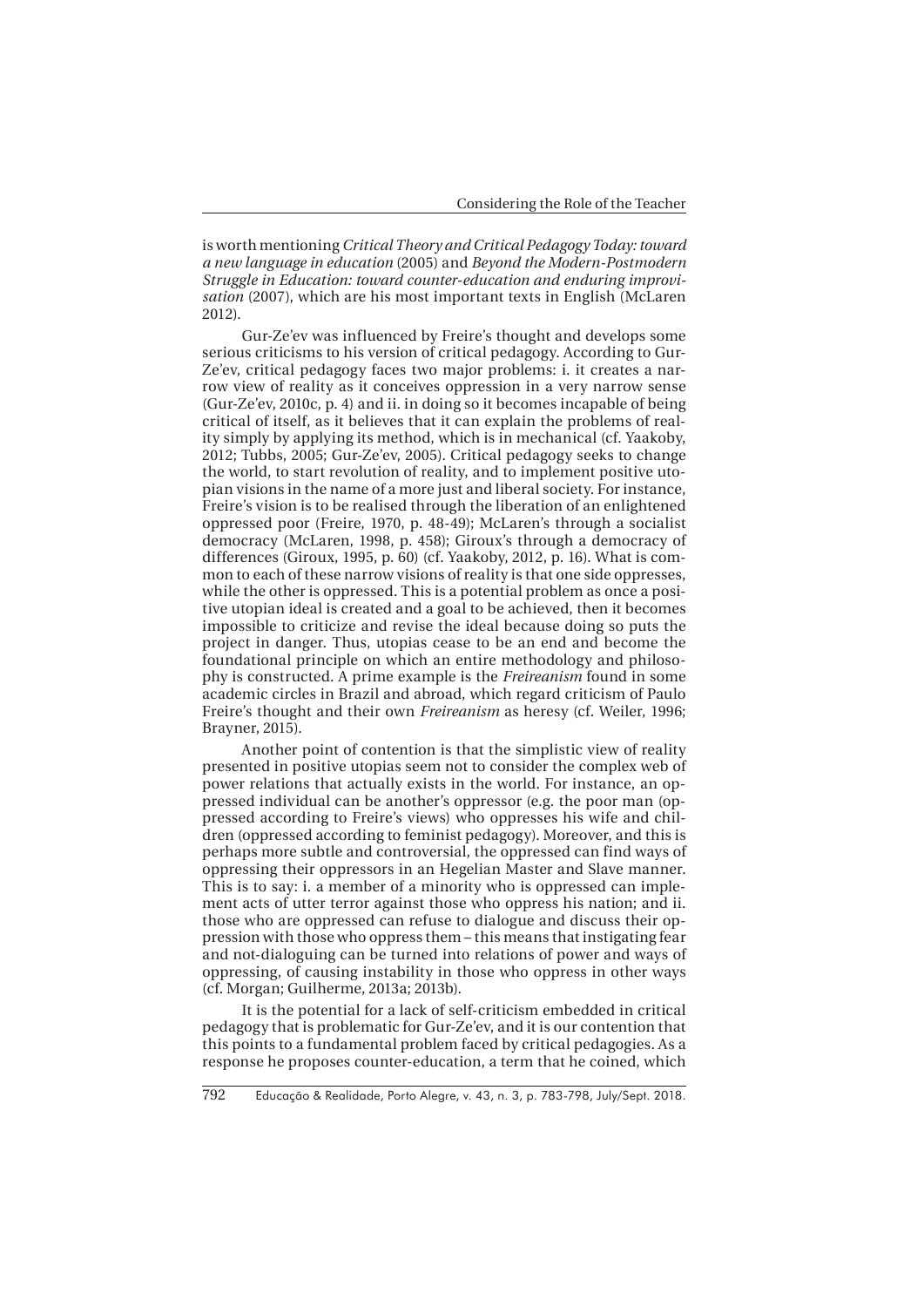is education that is: "[...] conscious of its impossibility and that it has neither an antitoxin nor an emancipating mantra to sell. It has not safe haven, no spiritualistic moral nor any unsuspecting guide to facilitate the hospitality of a cloud of self-forgetfulness which will become a condolence strong enough to appear as liberation [...]" (Gur-Ze'ev, 2010a, p. 20). Gur-Ze'ev's counter-education alternative does not propose an unachievable positive utopia and aims to remain critical, and most importantly, self-critical. To explain this, Gur-Ze'ev uses the metaphor of *a caravan* to describe the continuous critical and dialogical process that should be undertaken in all learning and education. Gur-Ze'ev's position is reminiscent of Karl Popper's Critical Rationalism, a theory holding that all knowledge and scientific theories must be criticized *and* all empirical content can and should undergo tests that may falsify them (cf. Popper, 2013). Gur-Ze'ev (2011, p. 38-39) says:

> In the Hebrew language 'Orcha' means a convoy of camels and humans with their belongings moving in an endless desert towards their destiny. The 'Orcha' is an improvised movement that is to find/create its own destiny....The 'Orcha' is never totally determined by territorial sovereignty, not even by commanding knowledge and people. It is a kind of *togetherness-in-movement* [...].

But what is the role of the teacher in Gur-Ze'ev's counter education? It can be argued that given that Gur-Ze'ev's position is a reaction to critical pedagogy, then the role of the teacher in counter-education should also be understood as a development of the *political-teacher*. Hence, counter-education conceives of the teacher as the *improviser*. The *improviser* is a constant in Gur-Ze'ev's work, and must be distinguished from the *political* teacher. Gur-Ze'ev (2010b, p. 43) says that the *improviser* and counter-education displays an:

> [...] openness and uncontrolled...creativity that is responsible and generous towards the Other and reaches out to the unknown and to self-overcoming as self-constitution; *without an egoistic-oriented 'I' initiating the colonization of the Other*, *the response to the otherness or the self-sacrifice of the victimizing kind*. The otherness of the other, the insecurity, the non-consensual and refusal of the selfevidence and other manifestations of the invitation to the 'home-returning' project [...] [our emphasis].

This means that Gur-Ze'ev's *improviser-teacher* is critical, encourages criticism and everything can be the subject of critique, and this process brings about changes in reality; however, the *improviser-teacher* does not offer positive utopias, such as Freire's liberation by enlightening the oppressed poor, and as such the *improviser-teacher* overcomes a crucial weakness faced by Freire's *political-teacher*. That is, the *political-teacher* can become the propagandist of an ideological view (i.e. the liberation of the oppressed by enlightening the poor), and as a consequence of this, of using subjects as a means to an end (i.e. using the oppressed poor to achieve the goal of liberation, but constraining this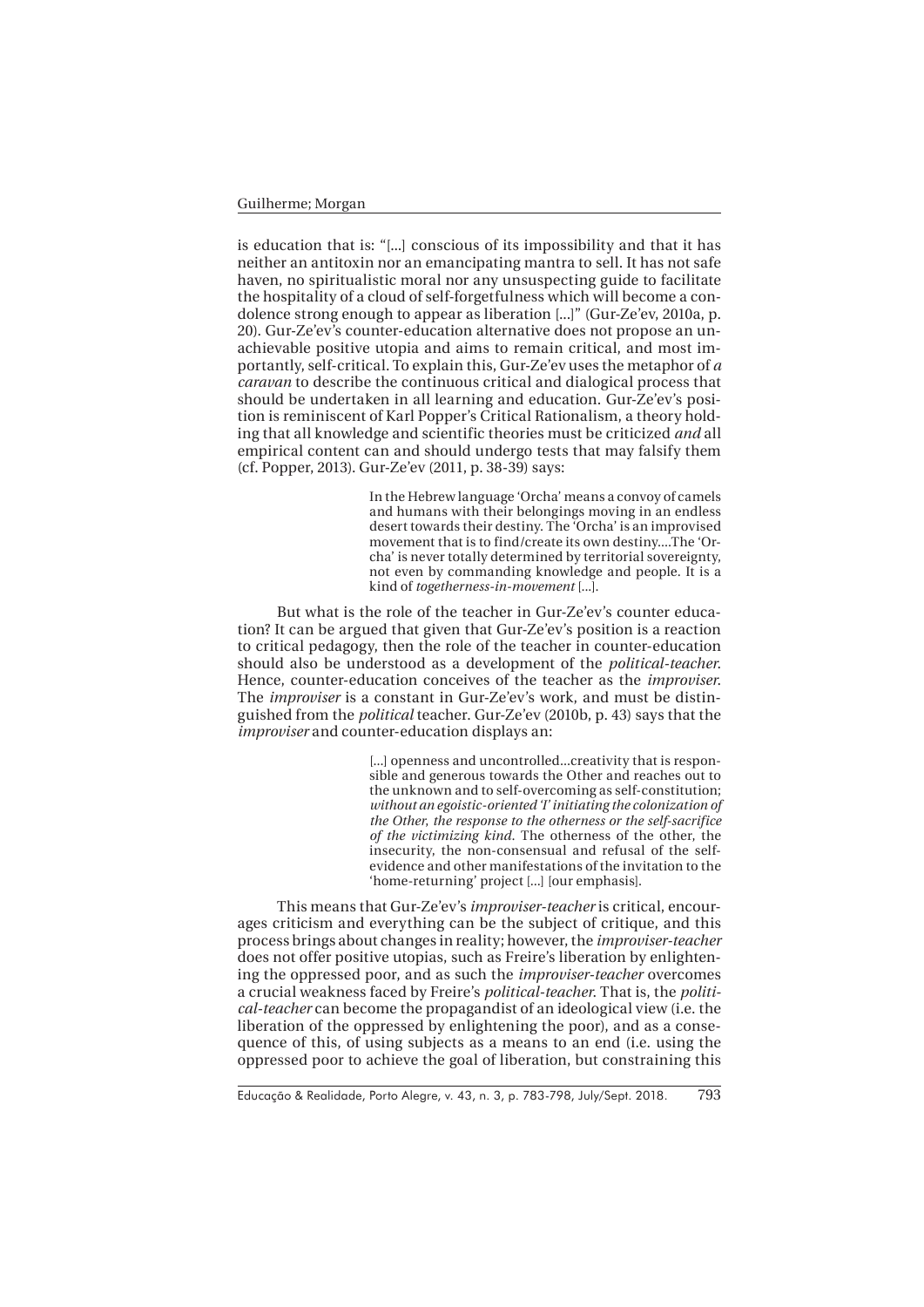within a very narrow form of liberation). The *political-teacher* knows what the *oppressed* must know to achieve their positive utopia, which generates a contradiction because the *oppressed* must be enlightened, but in a particular pre-defined way set by the *political-teacher*.

## **Conclusion**

We began by with the importance of teachers for a new model of development based on the full realisation of individual potential and for sustainable development on a global level; and that, as a consequence, the teaching profession faces challenges. The key question is *what is the role of the teacher today?* in such a context. We contributed to this discussion by investigating three different concepts of the role of the teacher. Martin Buber understands the teacher as the *builder-teacher* of a dialogical community and as having a fundamental role in the character formation of individuals. Paulo Freire develops this notion and argues for a *political-teacher* who plays a central role in the formation of critical individuals and in the liberation of the oppressed. Ilan Gur-Ze'ev is critical of Freire's approach and defends the *improviser-teacher*, always critical and encouraging criticisms, but without reference to utopias. We conclude that Buber's concept of the teacher is fundamental in the sense of forming a real community in the classroom, as well as developing the character of individuals. Freire expands on this by adding an explicit political dimension to the role of the teacher, but this seems to go too far with a danger of turning the teacher into a propagandist and of using individuals as means to the pursuit of an utopia. Gur-Ze'ev is aware of this problem and suggests that the role of the teacher is to be critical and to encourage criticisms, but without utopian targets. We suggest that what is needed is a synthesis of these three concepts that aim at formation of character, community sense and critical thinking for the emergence of a true dialogue and *living-together* in society.

We recognize the difficulty in implementing such a synthesis, not least as teachers themselves are products of their education systems, and have internalized its methodology, knowledge and values. This means that childhood socialisation and experiences are often reinforced by teacher training programmes that train teachers to maintain the status quo without much questioning (cf. Giroux, 1981, p. 12; Zeichner; Gore, 1990, p. 332; Yaakoby, 2012, p. 14). In this respect, Freire was right to say that all education is political, and teachers hold immense socio-political power because they educate the next generation, and in doing so, they also influence the future of society as a whole. The radical possibilities of non-formal and informal education and the civil society role of Gramscian *organic intellectuals* need to be explored further in the light of this (Morgan 2002).

> Received on July 06, 2017 Approved on November 20, 2017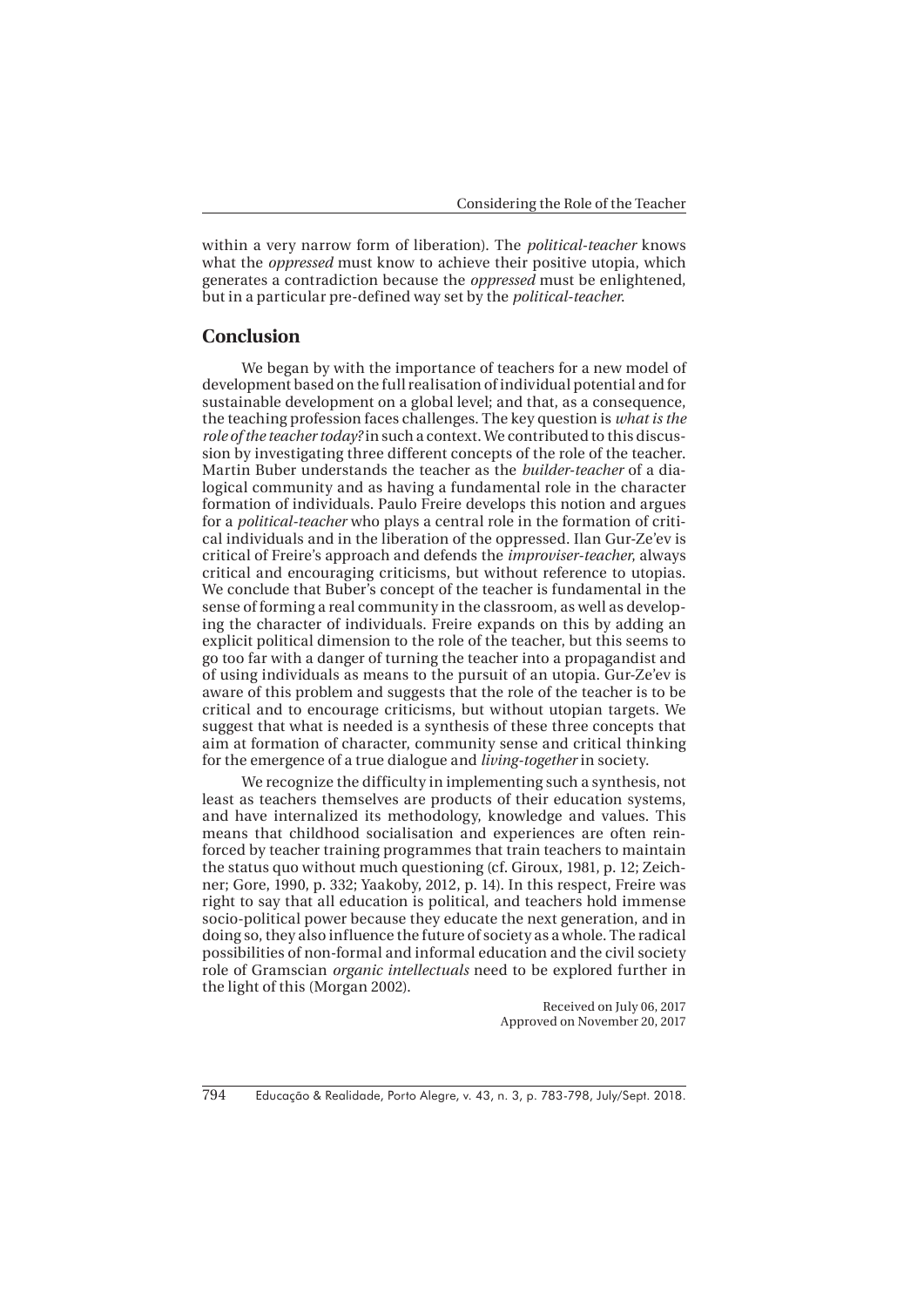#### **Notes**

- 1 Certainly, there are those who hold more radical views, such as Ivan Illich in his *Deschooling Society* (Illich, 1971) and more recently Gustavo Esteva (cf. Esteva; Prakash; Stuchul, 2005), arguing for the eradication of teachers because they act as forces that normalize individuals helping to maintain socio-economic inequalities. These extreme views would require a complete overhaul of educational systems, and the eradication of formal education.
- 2 It is important to note that Buber uses the word *Baumeister*, builder, and not *Führer*, leader to describe de community builder. "'The leader' contrasts with 'the builder', because he is incapable of establishing I-Thou relations with Others. 'The leader' is able to galvanise support and unite individuals but he does not 'listen' or 'dialogue' with Others, using and objectifying them to achieve his own goals. This is the reason Buber refers to 'the leader' as a demonic Thou, a disguised Thou trapped in a monological existence; he lacks the spiritual dimension necessary to be a 'builder'" (Guilherme, 2015b, p. 836). Hitler is a good example of this demonic *thou*, of the leader.
- 3 Certainly, Freire never used the term *political-teacher*; however, it is arguable that this is a direct implication of his affirmation that all education is political.
- 4 For instance, Freire (1970, p. 61) says: "Through dialogue, the teacher is no longer merely the-one-who-teaches, but one who is himself taught in dialogue with the students, who in turn while being taught also teach. They become jointly responsible for a process in which all grow [...] Here, no one teaches another, nor is anyone self-taught. People teach each other, mediated by the world, by the cognizable objects [...]".

#### **References**

ARCHER, David. Education or Banking? **Adult Education and Development**, Bonn, v. 69, p. 9-12, 2007.

ARENDT, Hannah. A Guide for Youth: Martin Buber. In: KOHN, Jerome; FELD-MAN, Ron (Ed.). **The Jewish Writings**. New York: Schocken Books, 2007. P. 31-33. AVNON, Dan. The 'Living Center' of Martin Buber's Political Theory. **Political Theory**, Thousand Oaks, v. 21, n. 1, p. 55-77, 1993.

AVNON, Dan. **Martin Buber**: the hidden dialogue. Lantham: Rowman & Littlefield Publishers Inc., 1998.

AYERS, Bill. **To Become a Teacher**: making a difference in children's lives. New York: Teachers College Press., 1995.

BRAYNER, Flavio Henrique Albert. **Paulofreireanismo**: instituindo uma teologia laica? Florianópolis: ANPED, 2015.

BUBER, Martin. **I and Thou**. New York: Charles Scribner's Sons, 1970.

BUBER, Martin; DARKO, Shel (Ed.). **Mikrah**: the way of the scripture. Jerusalem: Bialik Institute, 1978.

ESTEVA, Gustavo; PRAKASH, Madhu; STUCHUL, Dana. From a Pedagogy for Liberation to Liberation from Pedagogy. In: BOWERS, Chet; APFFEL-MARGLIN, Frédérique (Ed.). **Rethinking Freire**: globalization and the environmental crisis. Mahwah: Lawrence Erlbaum, 2005. P. 13-30.

FREIRE, Paulo. **Pedagogy of the Oppressed**. New York: Herder & Herder, 1970.

Educação & Realidade, Porto Alegre, v. 43, n. 3, p. 783-798, July/Sept. 2018. 795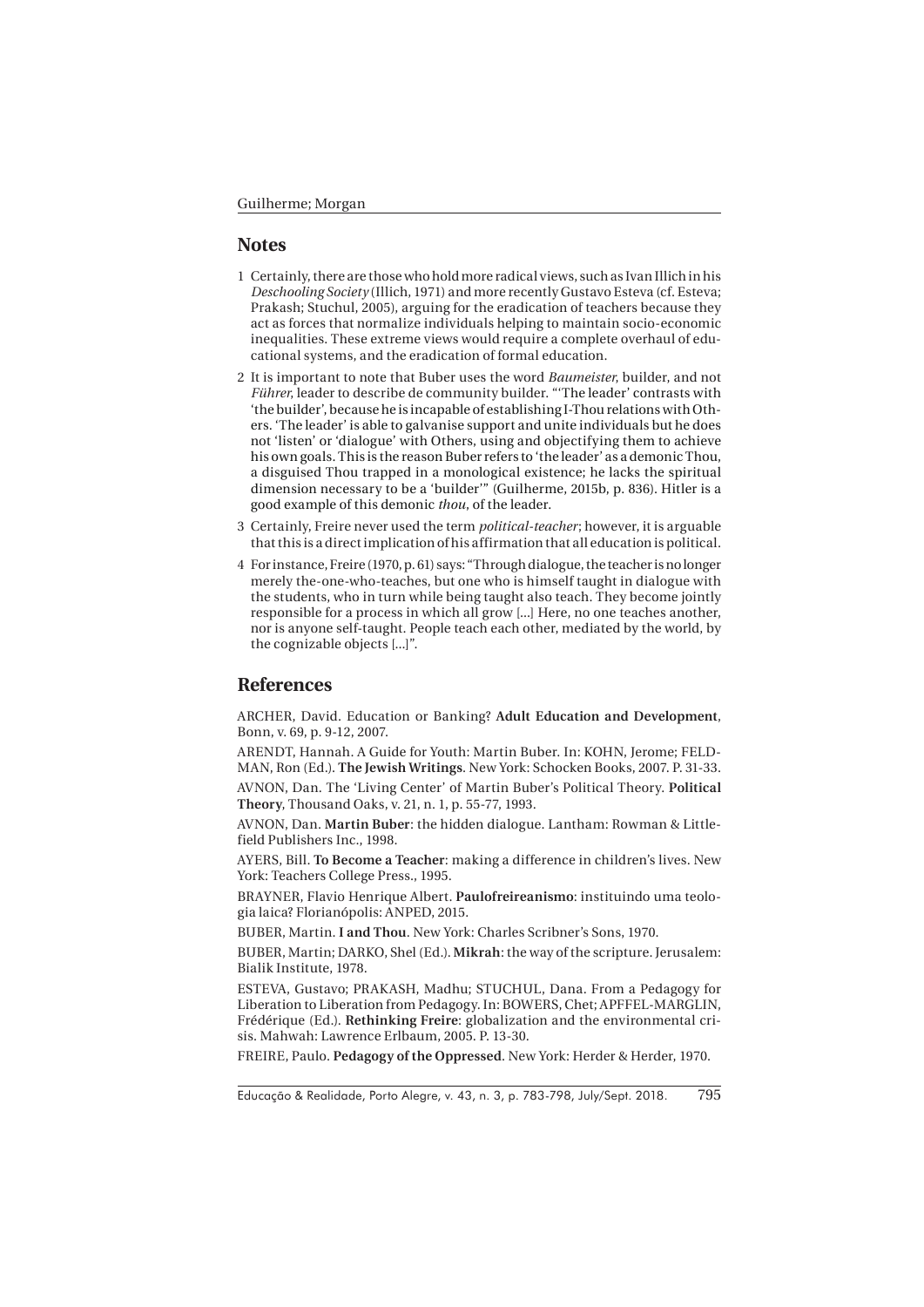FREIRE, Paulo. Education, Liberation and the Church. **Religious Education**, London, v. 79, n. 4, p. 524-545, 1984.

FREIRE, Paulo; GADOTTI, Moacir; GUIMARÃES, Sérgio; HERNANDEZ, Isabel. **Pedagogía, Diálogo y Conflicto**. São Paulo: Cortez, 1988.

GIROUX, Henry. **Ideology, Culture, and the Process of Schooling**. Philadelphia; London: Temple University Press & Falmer Press, 1981.

GIROUX, Henry. Border Pedagogy and the Politics of Postmodernism. **Social Text**, New Haven, n. 28, p. 51-67, 1991.

GUILHERME, Alexandre. Conceiving the Teacher as the 'Builder' and Teaching as a 'Situational Revelation'. **Studies in Philosophy and Education**, Berlin, v. 34, n. 3, p. 245-262, 2015a.

GUILHERME, Alexandre. Reflexions on Mendes-Flohr's and Avnon's Interpretations of Buber's 'Living-Centre': implications for the gemeinde. **Philosophia**, Assen, v. 43, n. 3, p. 821-841, 2015b.

GUR-ZE'EV, Ilan. **The Frankfurt School and the History of Pessimism** (in Hebrew). Jerusalem: Magnes Press, 1997.

GUR-ZE'EV, Ilan. **Critical Theory and Critical Pedagogy Today**: toward a new critical language in education. Haifa: Studies in Education, 2005.

GUR-ZE'EV, Ilan. **Beyond the Modern-Postmodern Struggle in Education**: toward counter-education and enduring improvisation. Rotterdam: Sense Publishers, 2007.

GUR-ZE'EV, Ilan. Introduction. In: GUR-ZE'EV, Ilan. **Diasporic Philosophy and Counter Education**. Rotterdam: Sense Publishers, 2010a. P. 11-28.

GUR-ZE'EV, Ilan. The Nomadic Existence of the Eternal Improviser and Diasporic Co-Poiesis Today. In: GUR-ZE'EV, Ilan. **Diasporic Philosophy and Counter Education**. Rotterdam: Sense Publishers, 2010b. P. 29-46.

GUR-ZE'EV, Ilan. **The Possibility/Impossibility of a New Critical Language in Education**. Rotterdam: Sense Publishers, 2010c.

GUR-ZE'EV, Ilan. The Nomadic Existence of the Eternal Improviser and Diasporic Co-Poiesis in the Era of Mega-Speed. In: GUR-ZE'EV, Ilan. **Diasporic Philosophy and Counter-Education**. Rotterdam: Sense Publishers, 2011. P. 29-45.

HADDAD, Georges. Teaching: a profession with a future. **Worlds of Education**, Paris, n. 159, 2012.

ILLICH, Ivan. **Deschooling Society**. New York: Harper & Row, 1971.

LEACH, Tom. Paulo Freire: dialogue, politics and relevance. **International Journal of Lifelong Education**, London, v. 1, n. 3, p. 185-201, 1982.

MAYO, Peter. **Gramsci, Freire and Adult Education**: possibilities for transformative action. London: Zed Books, 1999.

MCLAREN, Peter. Revolutionary Pedagogy in Post Revolutionary Times: rethinking the political economy of critical pedagogy. **Educational Theory**, Oxford, v. 18, n. 4, p. 431-462, 1998.

MCLAREN, Peter. Remembering a Loving Warrior: Ilan Gur-Ze'ev 1955-2012. **Educational Philosophy and Theory**, Malden, v. 44, n. 2, p. 125-128, 2012.

MORGAN, W. John. Antonio Gramsci and Raymond Williams: workers, intellectuals and education. In: BORG, Carmel; BUTTIGIEG, Joseph; MAYO, Peter (Ed.). **Gramsci and Education**. Oxford: Rowman & Littlefield, 2002. P. 241-262.

MORGAN, W. John; GUILHERME, Alexandre. **Buber and Education**: dialogue as conflict resolution. London: Routledge, 2013a.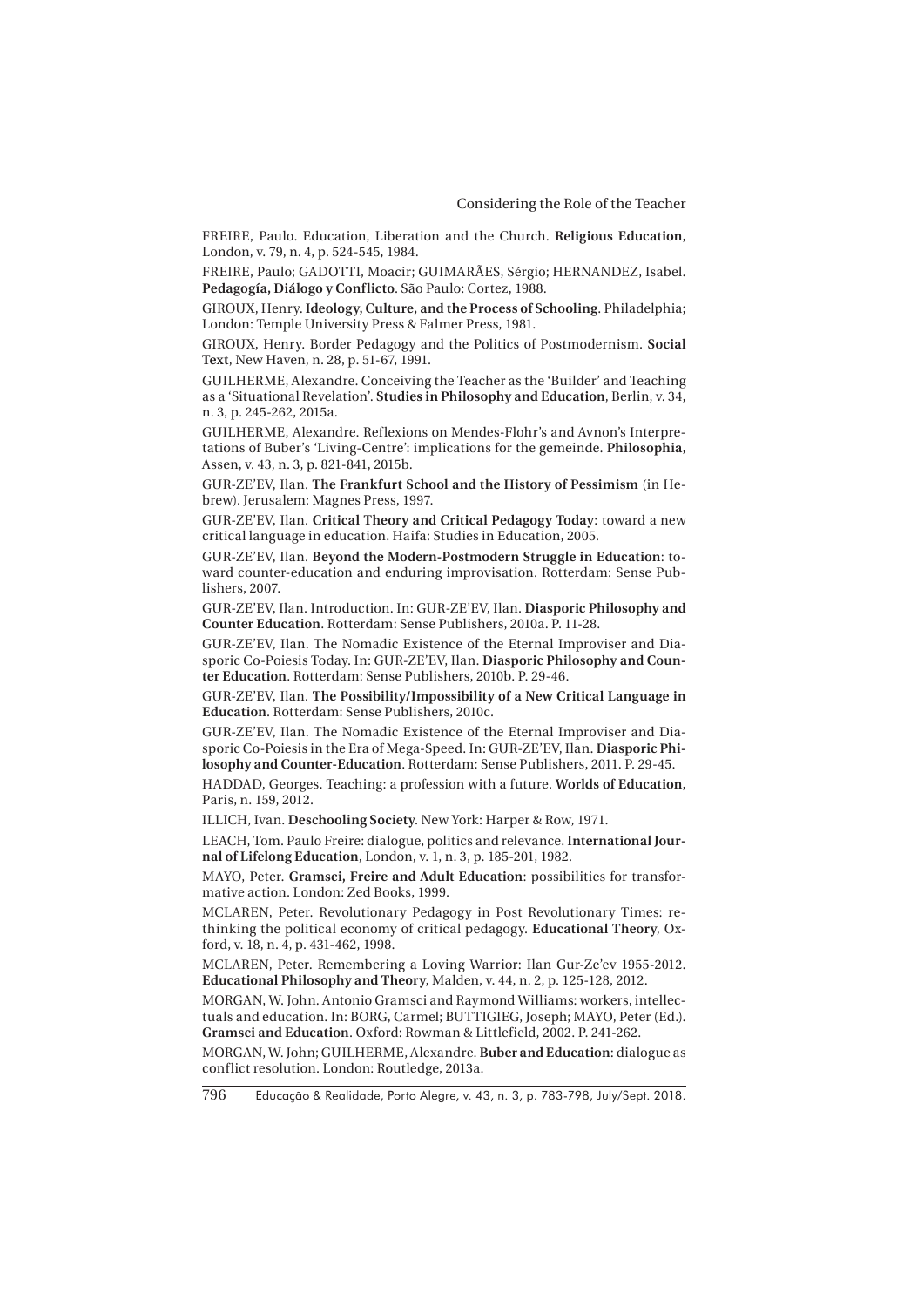MORGAN, W. John; GUILHERME, Alexandre. Martin Buber et Frantz Fanon: le politique dans l'éducation: dialogue ou rébellion. **Diogène**, Paris, n. 241, p. 35- 57, 2013b.

O'CADIZ, Maria del Pilar; WONG, Pia Lindquist; TORRES, Carlos Alberto. **Education and Democracy**: Paulo Freire, social movements and educational reform in São Paulo. Oxford: Westview Press, 1998.

POPPER, Karl. **The Open Society and its Enemies**. London: Routledge, 2013. [1945].

SAUL, Ana Maria; SILVA, Antonio Fernando Gouvêa. O Legado de Paulo Freire para as Políticas de Currículo e para a Formação de Educadores no Brasil. **Revista Brasileira de Estudos Pedagógicos**, Brasília, v. 90, n. 224, p. 223-244, 2009. SCHUGURENSKY, Daniel. The Legacy of Paulo Freire: a critical review of his contributions. **Convergence**, Toronto, v. 31, n. 1-2, p. 1-13, 1998.

SCHUGURENSKY, Daniel. **Paulo Freire**. London: Continuum, 2011.

SCHUGURENSKY, Daniel; MADJIDI, Katherine. Reinventing Freire: Exceptional Cases of Citizenship Education in Brazil. In: ARTHUR, James; DAVIES, Ian; HAHN, Carole. (Ed.). **The SAGE Handbook of Education for Citizenship and Democracy**. London: SAGE Publications. 2008. P. 109-125.

SHIM, Seung Hwan. A Philosophical Investigation of the Role of Teachers: a synthesis of Plato, Confucious, Buber and Freire. **Teaching and Teacher Education**, Amsterdam, v. 24, p. 515-535, 2008.

SHOR, Ira; FREIRE, Paulo. **A Pedagogy of Liberation**: dialogues on transforming education. Massachusetts: Bergin & Garvey, 1987.

TAYLOR, James; SHAW, Warren. Nuremberg Laws. In: TAYLOR, James; SHAW, Warren (Ed.). **A Dictionary of the Third Reich**. London: Grafton Books, 1987. P. 241-242.

TUBBS, Nigel. The Philosophy of Critical Pedagogy. In: GUR-ZE'EV, Ilan (Ed.). **Critical Theory and Critical Pedagogy Today**: toward a new critical language in education. Haifa: Studies in Education, 2005. P. 226-240.

UNESCO. **Rethinking Education**: towards a global common good? Paris: UNES-CO, 2015.

WALZER, Michael. Search for Zion. **Tikkun**, Oakland, v. 3, n. 3, Mar./Apr. 1988.

WEILER, Kathleen. Myths of Paulo Freire. **Educational Theory**, Oxford, v. 46, n. 3, p. 353-371, 1996.

YAAKOBY, Tova. **A Critical Examination of Neo-Marxist and Postmodernist Theories as Applied to Education**. Münster; New York; München; Berlin: Waxmann, 2012.

ZEICHNER, Kenneth; GORE, Jennifer. Teacher Socialization. In: HOUSTON, Robert; HABERMAN, Martin; SIKULA, John (Ed.). **Handbook of Research on Teacher Education**. New York; London: Macmillan Publishing Company, 1990. P. 329-348.